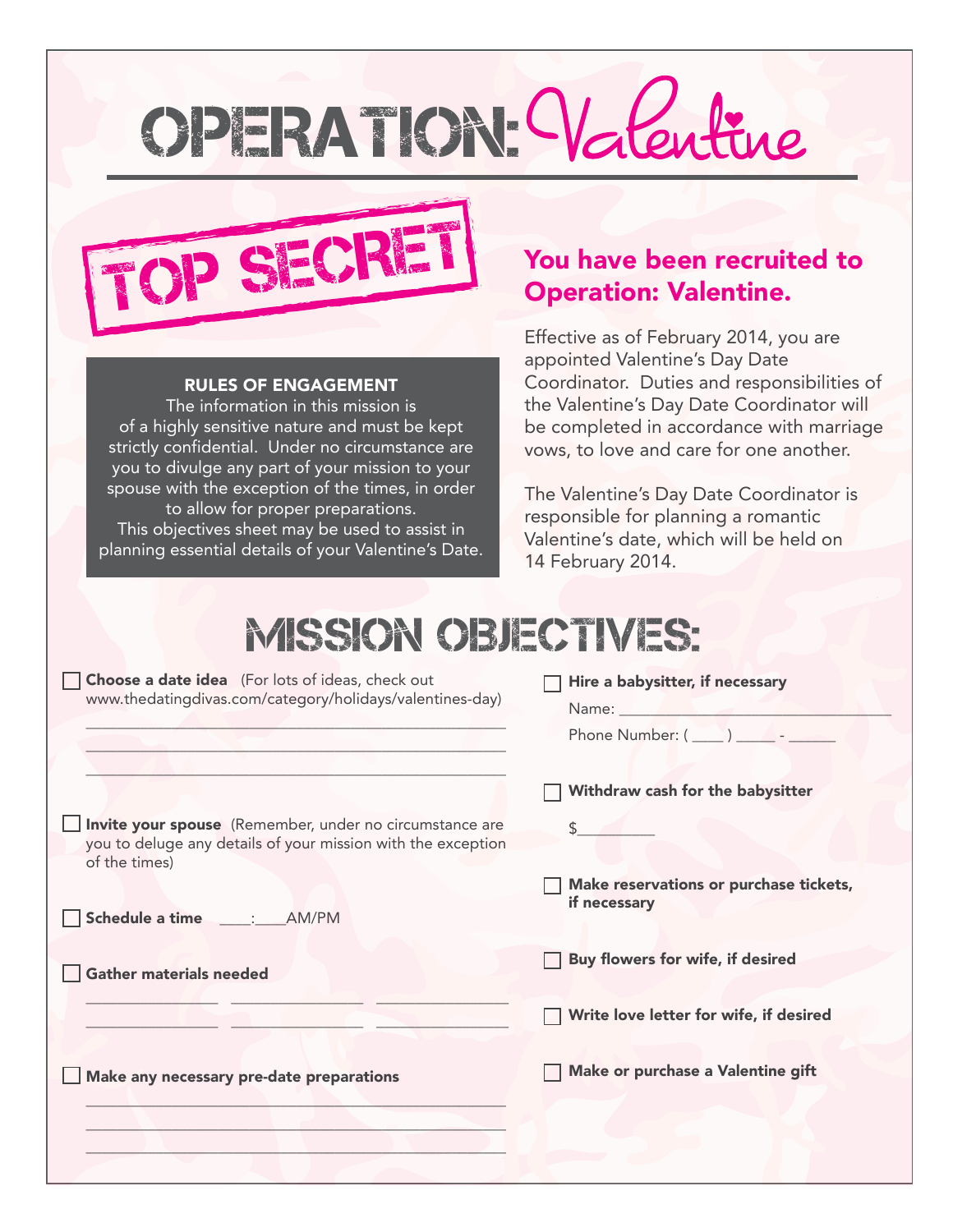# OPERATION: Valen



#### RULES OF ENGAGEMENT

The information in this mission is of a highly sensitive nature and must be kept strictly confidential. Under no circumstance are you to divulge any part of your mission to your spouse with the exception of the times, in order to allow for proper preparations. This sheet may be used to assist in planning essential details of your intimate evening.

## Operation: Valentine.

Effective as of February 2014, you are appointed Valentine's Day Intimacy Coordinator. Duties and responsibilities of the Valentine's Day Intimacy Coordinator will be completed in accordance with marriage vows, to love and care for one another. The Valentine's Day Intimacy Coordinator is responsible for planning a sexy and intimate Valentine's evening, which will be held on 14 February 2014.

### **MISSION OBJECTIVES:**

| Choose an idea for an sexy, intimate evening (For lots of<br>ideas, check out www.thedatingdivas.com/you-and-me/intimate)                | <b>Make any necessary preparations</b>                                                |
|------------------------------------------------------------------------------------------------------------------------------------------|---------------------------------------------------------------------------------------|
| Invite your spouse (Remember, under no circumstance are<br>you to deluge any details of your mission with the exception<br>of the times) | Purchase new lingerie, candles, perfume, a<br>romantic CD, and/or other romance items |
| Schedule a time : AM/PM                                                                                                                  | Write love letter for husband, if desired                                             |
| <b>Gather materials needed</b>                                                                                                           | Make or purchase a Valentine gift                                                     |
|                                                                                                                                          |                                                                                       |
|                                                                                                                                          |                                                                                       |